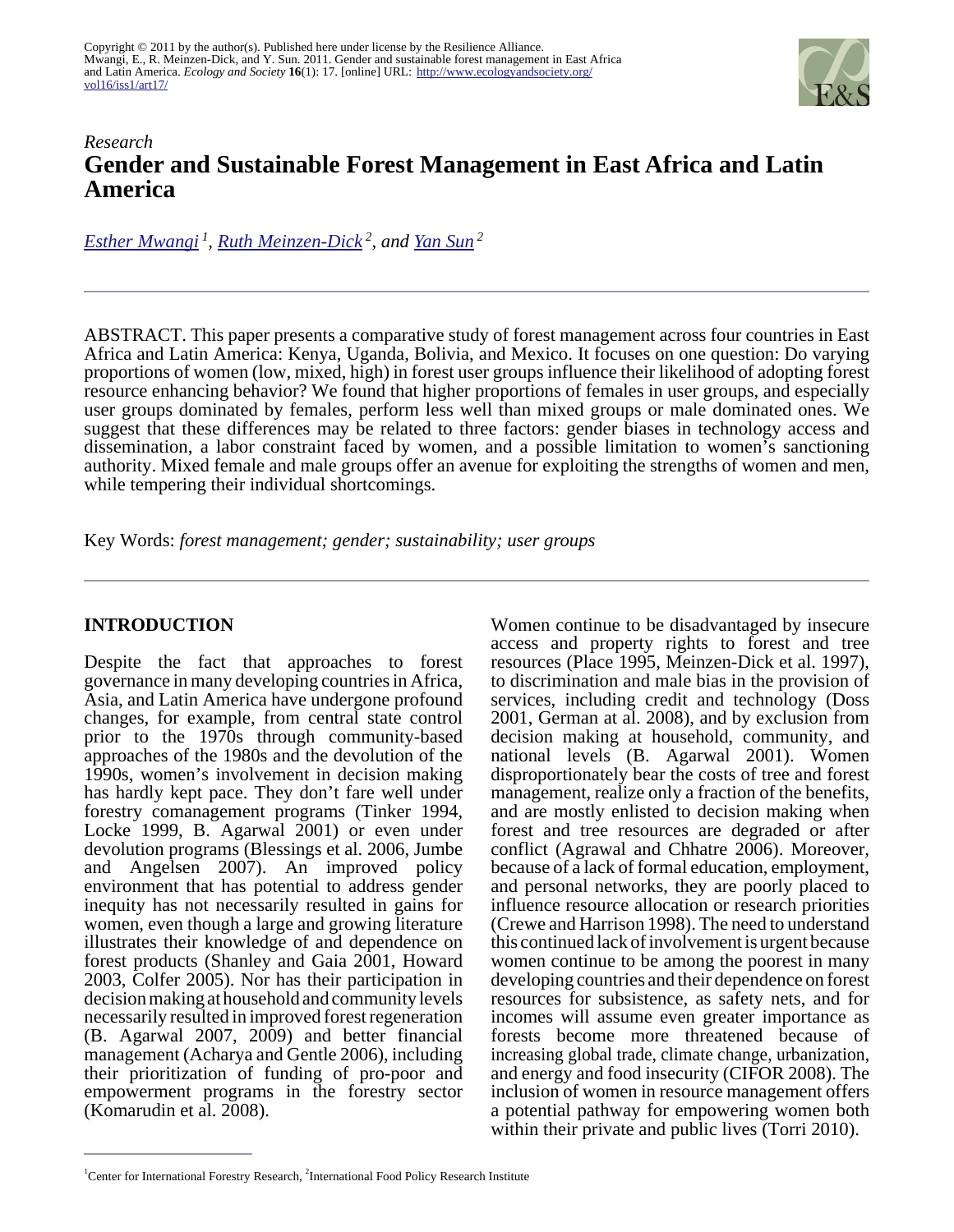This paper presents a comparative study of four countries in East Africa and Latin America: Kenya, Uganda, Bolivia, and Mexico. It attempts to answer the question of whether varying proportions of women (low, mixed, high) in forest user groups influence their likelihood of adopting forest resource enhancing behavior. Forest enhancing behaviors include the adoption of technologies that reduce forest dependence, e.g., bee-keeping; the application of management techniques that seek to improve forest condition, e.g., planting tree seedlings; regular monitoring and sanctioning to regulate harvesting level; and conflict management. Such behavior has been widely demonstrated to affect forest sustainability positively (Ostrom 1990).

These four countries represent a range of settings of the extent to which authority has been devolved. Kenya is a newcomer to devolution and represents the most centralized forest management of the four countries. Mexico, an early decentralizer has had the longest experience in devolving authority to communities, while Uganda and Bolivia both undertook their reforms in the 1990s and devolved to intermediate levels between the community and the state. We explore the behavior of predominantly female vs. mixed vs. predominantly male user groups with regard to forest management. Although each country situation needs to be considered on its own merits because inequalities may manifest differently, we anticipate that there are patterns and regularities across countries and settings. Few cross-national, quantitative studies have focused on gendered roles in forest management and sustainability, and even fewer have considered the effects on forest management of varying proportions of women in forest user groups. Women-only groups run the risk of isolating women, tend to lack information and exposure compared to mixed ones, and are often provided with smaller and more marginal lands as community forests (Pandey 1993, Cornwall 2001, Rai and Buchy 2004). This study advances the literature by addressing these knowledge gaps. By incorporating an analysis of varying proportions of men and women in user groups, it draws from lessons of gender mainstreaming in the past decade, which advocate for analyzing relationships between men and women, rather than women in isolation.

## **FACTORS THAT INFLUENCE SUSTAINABLE FOREST MANAGEMENT**

A. Agrawal (2001) argues that critical factors affecting sustainable resource use include: resource characteristics, e.g., high variability, productivity, excludability; nature of the group that manages resources, e.g., size, gender, and wealth differentiation; institutional arrangements under which resources are managed, e.g., property rights, access rules, harvesting rules; and the external environment. These four categories of variables have been demonstrated, across a broad range of resource types, to affect the incentives of individuals and groups, influencing their behavior to undertake, or not, actions that may, or may not, enhance resource productivity and sustainability. For example, where resource users regularly monitor and sanction resource use, the condition of forest resources will likely be better than where rules are not enforced (Banana and Gombya-Ssembajjwe 2000, Gibson et al. 2005). Rule enforcement is positively and strongly associated with forest condition. Enforcement develops trust among individual users that other users are complying with agreed rules and that no individual is gaining advantage over others and is a necessary condition for successful resource management. However, property rights and their security, i.e., confidence that rights and benefits to forests will not be denied, also influence whether individuals or groups will invest time and effort in the sustainable management of forests (Marchetti 1997, Meinzen-Dick et al. 1997, Nagendra 2007). In addition, biophysical factors, such as tree species composition, elevation, aspect, and rainfall, can be just as significant as economic pressures, e.g., market access; institutions, i.e., enforcement, duration, and comanagement; demographic pressures; and gender relations, i.e., equitability of power positions between men and women, incidence of gender-related conflict, in influencing forest condition (Agrawal and Chhatre 2006).

Women are critical actors in the management of forest resources. Most gender related studies on forest sustainability are dominated by studies from India and Nepal that have focused on analyzing the impacts of community forestry. The relative participation of men and women in various capacities of decision making has been the key variable under study. Women are often excluded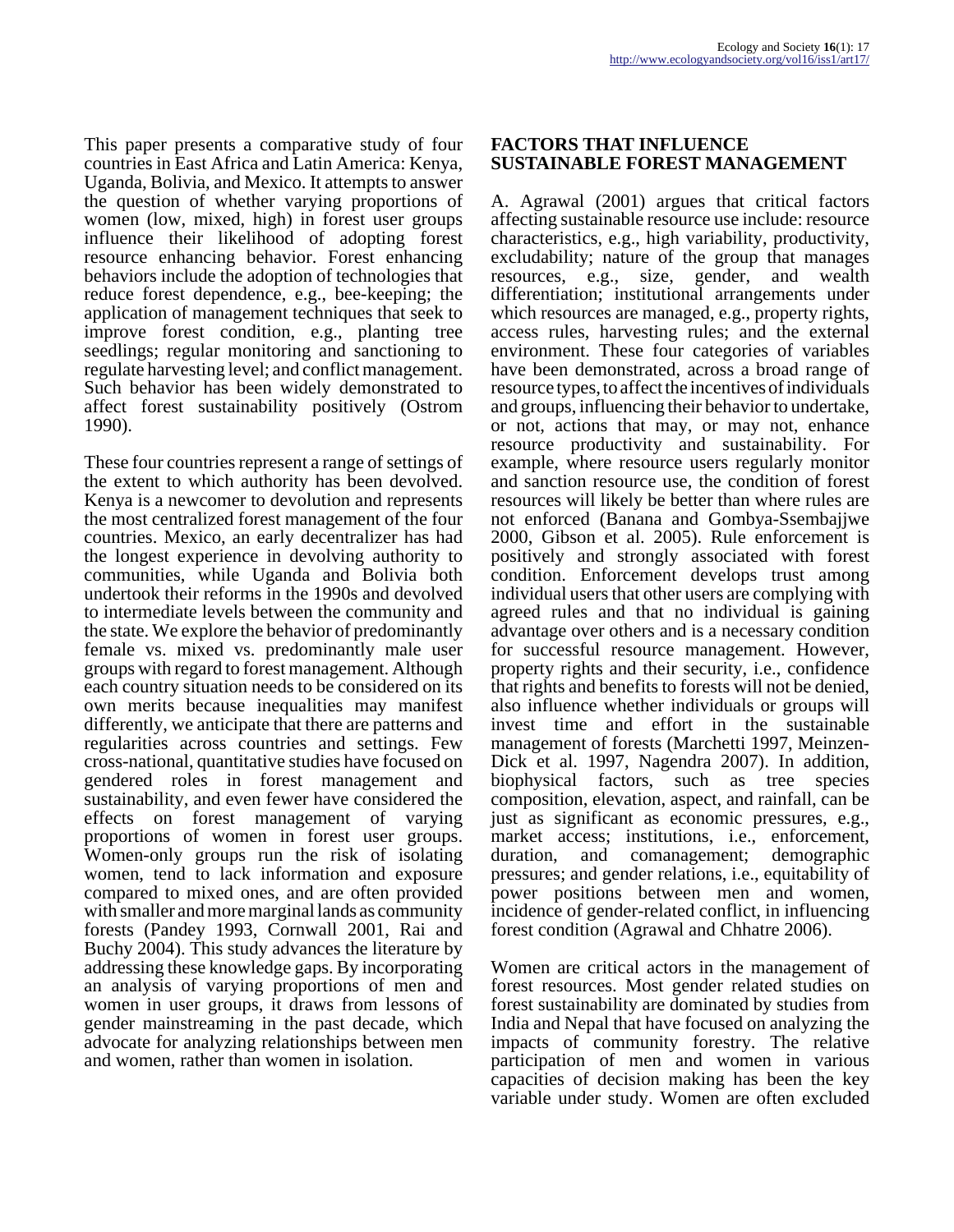from participation for reasons including: the rules governing the community forestry groups, social barriers stemming from cultural constructions of gender roles, responsibilities and expected behavior, logistical barriers relating to the timings and length of organizational meetings, and male bias in the attitudes of those promoting community forestry initiatives (B. Agarwal 1997, 2001, 2007). For example, the rules of forest closure, which are designed to regenerate deteriorating forests, forbid entry by humans and animals. Such rules not only burden women, who subsequently have to walk further and spend longer hours collecting firewood, but also prompt them to break the rules (Sarin 1995, as cited in B. Agarwal 2007).

Despite these constraints, community forestry groupings, especially those in which women are executive officials, have performed well in regenerating degraded forest lands (B. Agarwal 2007). Higher proportions of women in forest committees increases their knowledge of group rules; is associated with stricter rules (B. Agarwal 2009); has positive effects on regulating illicit grazing and felling (A. Agrawal et al. 2004); and increases women's membership and effectiveness in community forestry groups (B. Agrawal 2010). The capacity to manage conflicts increases in groups where women are present (Westermann et al. 2005). The security of women's property rights to forest and tree resources also serves as an important incentive for their adopting resource conserving measures (Marchetti 1997, Meinzen-Dick et al. 1997, Kaimowitz and Angelsen 1998, Quisumbing et al. 2001); uncertainty greatly limits women's capacity to undertake action to mitigate degradation or unsustainable use (Yadama et al. 1997). Attention to gender differences in property rights can shed light on the sustainability status of forests; it is important to identify the nature of rights to forests and trees held by women and men, and how they are acquired and transmitted from one user to another (Howard and Nabanoga 2007).

The positive outcomes related to women's involvement reflect high levels of cooperation among women derived from norms of reciprocity that have developed because of work responsibilities that rely on frequent collaboration (Westermann et al. 2005). As the main and most frequent collectors of forest products, women are more familiar with the forest than men (B. Agarwal 1997). Because they are the ones responsible for feeding the family they are more burdened by deteriorating forest

condition and have a tendency to want to conserve and/or to reduce pressure on forest resources in order to avoid or mitigate hardship. Men are largely involved in timber extraction unlike women who use products, e.g., firewood, nontimber forest products, that demand more frequent interaction with forests, which is also an aid to monitoring (Pandolfelli et al. 2007). They also tend to adopt practices such as environmentally friendly farming systems, e.g., terracing and taungya, cultivation of less nutrient-demanding crops, cultivation of fodder trees, or campaigns against free grazing in community forests, that lower pressures on forests (Gbadegesin 1996, Acharya and Gentle 2006). In some cases, women have actively resisted men's alienation of large forest blocks (Johnson 2003, Komarudin et al. 2008). Forestry companies and forest owners are also significantly less likely to certify their forest practices if women have little or no effective voice in civil society (van Kooten et al. 2005).

The institutional factors cited in the preceding paragraph may interact with demographic and economic attributes to influence behavior. Women's' participation in sustainable forestry management can be further conditioned by their levels of forest dependence on the biophysical quality of forest, their age and wealth levels, as well as their caste or ethnicity (Davidson-Hunt 1996, Nuggehalli and Prokopy 2009).

Jackson (1993) and Mackenzie (1995), however, caution against assuming a necessary and complementary relationship between women and sustainability because these may be constrained by the existing structure of incentives such as limited control over land, labor, and technology. Further, women, under some settings, may prefer not to engage in forest management activities either because of wealth or because they view land-based activities as backward (Jewitt 2000, Resurreccion 2006).

The review of research points to several factors that influence forest sustainability. Institutions and their enforcement are necessary factors for sustainable forest management. The attributes of resource managers, especially their gender roles, influence how forests are managed. Gender relations may further interact with rules and norms to either enhance or decrease sustainability. Other factors such as biophysical factors, wealth levels, and age are also influential. Our study explores the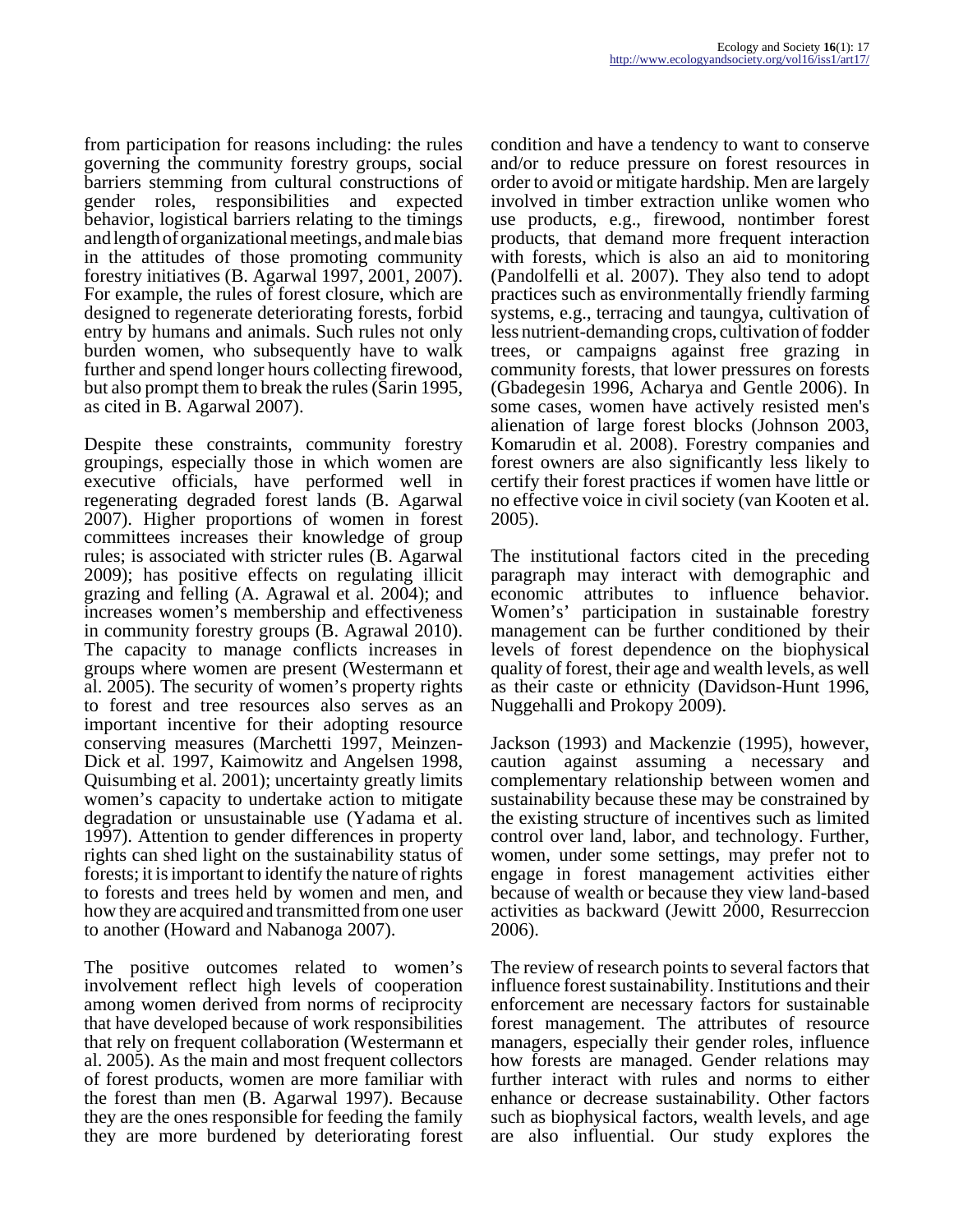implications of gender composition in user groups on forest sustainability across forest sites in countries in East Africa and Latin America. It focuses on relative proportions of women in user groups, from low to high, and on their intermediate behaviors, i.e., whether groups adopt resource conserving behavior, or rules etc., that are in turn theorized to influence sustainability outcomes. We test the hypotheses that predominantly female and mixed user groups, i.e., user groups with higher proportions of females, in forestry settings are (1) likely to have less conflict; (2) are more likely to monitor their forests; and (3) are more likely to adopt technologies and management practices that enhance forest sustainability.

## **METHODOLOGY**

## **Data collection**

This study is part of a global, multidisciplinary team, the International Forestry Resources and Institutions research program ([www.sitemaker.umich.edu/ifri/home](http://www.sitemaker.umich.edu/ifri/home) ; see Chhatre and Agrawal 2009 for a detailed description of the IFRI dataset). The IFRI research protocol was used to collect data from forest sites, from settlements around each forest, and from among user groups and local organizations involved in forest management. Focus group discussions and key informant interviews were used to obtain the information on forest user group characteristics, including the number of males and females in user groups, on their forest-related activities, on property rights, and governance structures. The following questions were asked with regard to monitoring/ sanctioning, regeneration, technology, and conflicts:

- When and how do individuals in the user group interact for monitoring/sanctioning?
- Have individuals in this user group undertaken any of the following regeneration activities, and if so, how frequently: planting seedlings, planting trees, planting bushes, building fences, clearing undergrowth?
- During the past year, have any individuals in this user group invested in any of the following new technologies that improve the productivity of this forest: adopting improved bee-keeping techniques, planting seedlings that alter species mix, or other technology?

During the last two years, have individuals in this group faced any issues that have engendered conflict within the user group?

 Resource characteristics such as slope steepness were also estimated. Data was collected from 22 forest sites in Uganda, 12 in Kenya, 18 in Bolivia, and four in Mexico for a total of 56 sites in 67 forests (see Mwangi et al. 2009 for details on the forest sites, including legal status).

An IFRI forest is an area of at least 0.5 ha containing woody vegetation exploited by at least three households and governed by the same legal structure. The first visits in each of these 67 forests were conducted between 1993 and 2003. The unit of analysis is the user group: a group of people who harvest from, use, and maintain a forest and who share the same rights and duties to products from a forest. A total of 151 user groups were used for this analysis.

## **Empirical model**

## *The dependent variables*

We use the following four dependent variables to approximate user group behavior:

- Monitoring and sanctioning:  $1 = \text{regular}$ monitoring and sanctioning, i.e., year round or seasonally,  $0 =$  otherwise.
- Regeneration activities:  $1 =$  user groups undertake any of the following regeneration activities regularly, at least once a year: plant seedlings, trees, bushes, build fences, and clear undergrowth,  $0 =$  otherwise.
- Technology:  $1 =$  individuals in the user group undertook any of the following technologies to improve the productivity of the forest: adopting improved bee-keeping techniques, planting seedlings that alter species mix, or other technologies,  $0 =$  otherwise.
- Conflict:  $1 =$  individuals faced any issues that have engendered conflict within the user group,  $0 =$  otherwise.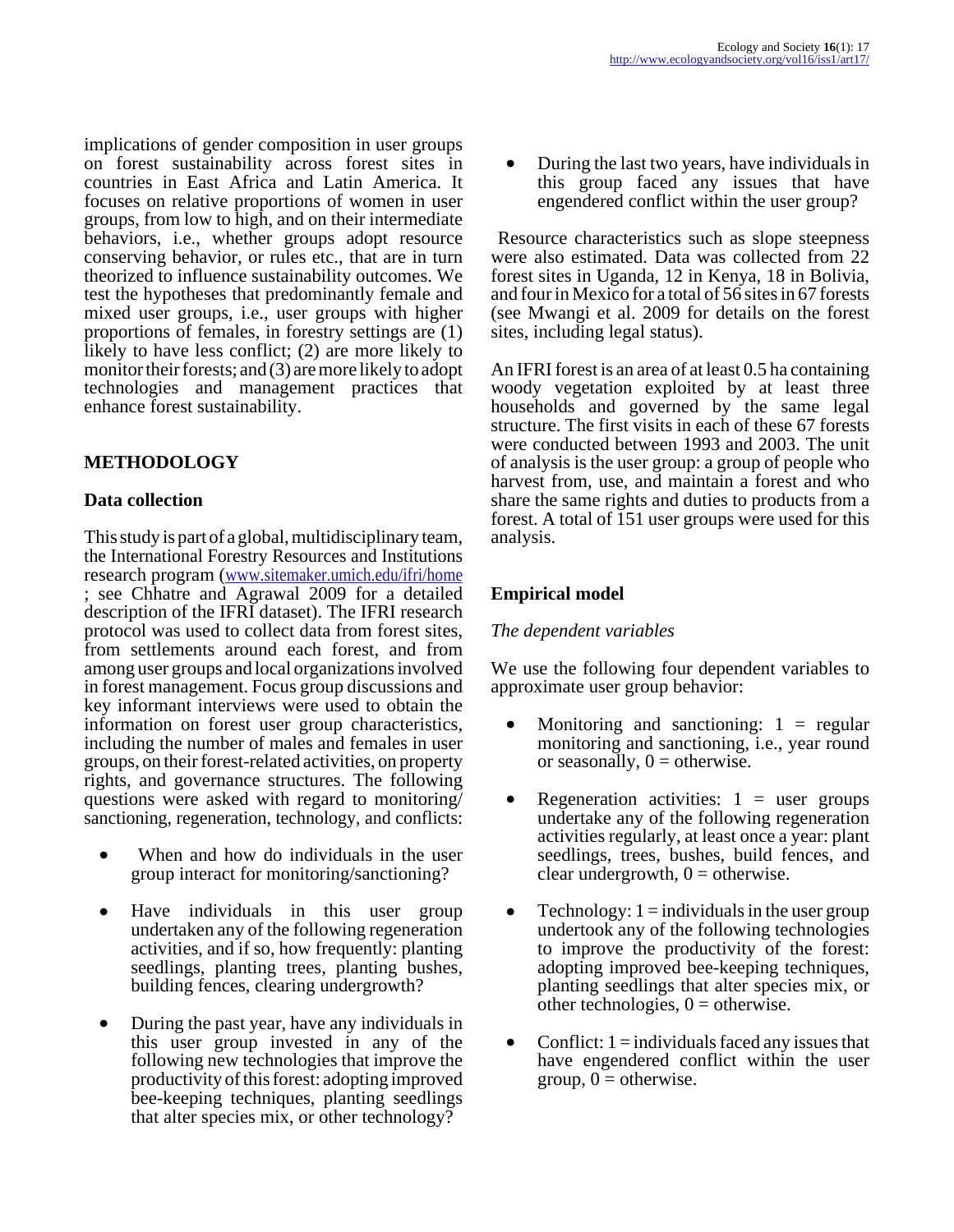#### *The model*

Because the dependent variables are binomial, we used probit regressions. For example, consider monitoring and sanctioning. Let  $y_i^*$  stand for the true probability associated with monitoring and sanctioning by user group *i*. The following is the regression equation:

$$
y_i^* = \beta' x_i + \varepsilon_i \tag{1}
$$

Β is a vector of coefficients we are going to estimate,  $x_i$  is the vector of our observed explanatory variables for the user group *i*, and  $\varepsilon$ <sub>*i*</sub> is the vector of normally distributed residual terms with  $E(\varepsilon_i)=0$ .

*Because true probability*  $y_i^*$  is unobserved, and what we observed are two discrete choices: the user group did regular monitoring and sanctioning, if the probability is positive, or not, if the probability is negative. Let  $y_i$  be the observed outcome which follows:

$$
y_i = \begin{cases} 1 & \text{if } y_i^* \ge 0 \\ \text{we observe the user group did monitoring} \\ \text{and sancitioning regularly} \\ 0 & \text{if } y_i^* < 0 \\ \text{we observe the user group not doing monitoring} \\ \text{and sancitioning regularly} \end{cases} \tag{2}
$$

The probit model is as follows:

Prob
$$
(y_i = 1)
$$
 = Prob $(y_i^* \ge 0)$  =  $\int_{-\infty}^{\beta' x_i} \frac{1}{\sqrt{2\pi}} e^{-\frac{t^2}{2}} dt$  (3)

The marginal effect is as follows:

$$
\frac{\partial E(\mathbf{y}_i|\mathbf{x}_i)}{\partial \mathbf{x}_{ij}} = \frac{\partial F(\mathbf{x}'_i|\mathbf{\beta})}{\partial \mathbf{x}_{ij}} = f(\mathbf{x}'_i|\mathbf{\beta})\mathbf{\beta}_j \tag{4}
$$

Where f (.) is a probability density function (P.d.f.) of a standard normal distribution,  $\beta_j$  denotes the jth element of β and  $x_{ij}$  denotes the jth element of  $x_i$ .

#### *The explanatory variables*

We include three types of explanatory variables: resource characteristics, user group characteristics, and governance arrangements. Definitions of the variables are given in Table 1 while their descriptive statistics are presented in Table 2.

The resource characteristics include the (log of) size of the forest area in hectares and a categorical variable for topography, which ranges from flat to steep topography. As indicated in Table 2, the size of the forest varied considerably in all of the four countries.

The characteristics of the user groups include the distance that users live from the forest, the log of user group membership size, a dummy variable for wealth heterogeneity, proportion of female members, and duration of the user group's existence, i.e., log of years since formation. The majority of the user groups lived either in the forests or close to the forests. The size of the user groups varied enormously, from a couple of members to thousands of members, with an average of 766 members. About 41% of the user groups thought there was large wealth differences among them. On average, 37% of the members of the user groups were female. The mean of the user group duration was 75 years, but this average is skewed by one very old user group.

The relationship of the group with the forest owner is indicated by a dummy variable with a value of 1 if the forest owner is a member of the user group, and 0 otherwise. Very few (14%) of the user groups included the owner of the forest. Finally, two property rights variables were included among the group characteristics. Property rights of the user groups are indicated by a dummy variable that equals 1 if the group has the right to harvest trees from the forest. Property rights of others are indicated by another dummy variable with a value of 1 if there are other groups sharing the forest. About 58% of the user groups had the right to harvest trees from the forest, either by directly felling live trees or by collecting fallen ones. About 90% of the user groups reported that other user groups also had the right to harvest forest product from their own forest.

Governance arrangements include formal ownership of the forest land, external enforcement institutions, exclusion rules, and property rights of the forest owners. Forest ownership is designated by a series of dummy variables for ownership by the national government, local government, village, other multiple ownership, and private ownership. About 68% of the forests belong to the national government, about 8% belong to the local government, another 8% belong to the villages and settlements, 5% belong to the private individuals and families, and 1% belongs to other types of multiple ownerships.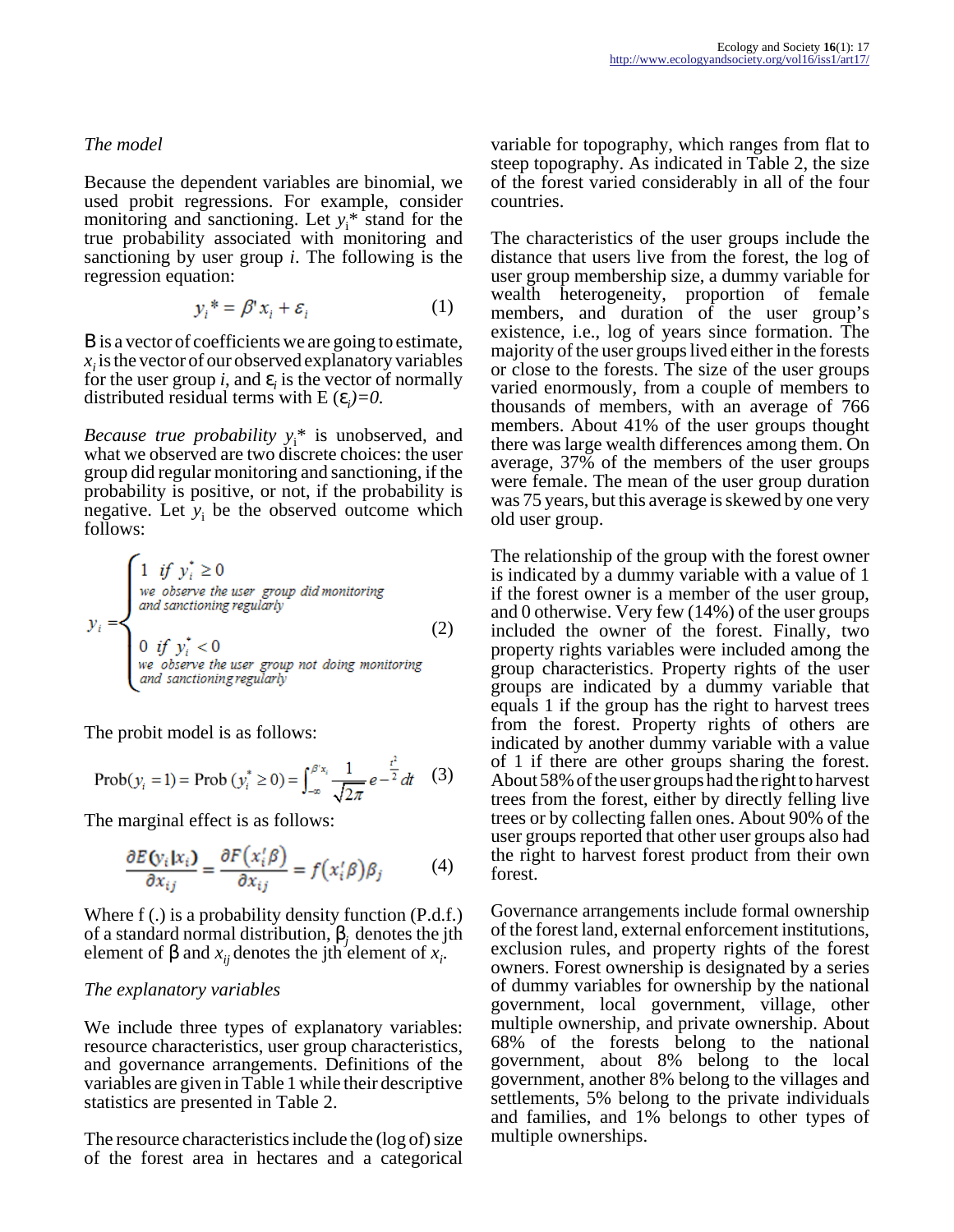# **Table 1.** Definition of explanatory variables.

| Variable Name                   | Variable Definition                                                                                                                                                                                     |
|---------------------------------|---------------------------------------------------------------------------------------------------------------------------------------------------------------------------------------------------------|
| <b>Resource characteristics</b> |                                                                                                                                                                                                         |
| Forest size                     | log of forest size (unit of forest size in hectares)                                                                                                                                                    |
| Topography                      | topography of forest land: $1 = primary$ flat; $2 = mostly$ flat with some rolling terrain; $3 =$<br>primarily rolling terrain; 4=mostly rolling terrain with some steep portions; 5=primarily<br>steep |
| User group characteristics      |                                                                                                                                                                                                         |
| Distance                        | how far away do user groups live from forest: 1=within 1 km; $2=1$ to 5km; $3=5$ to 10km;<br>4=more than 10 km                                                                                          |
| Member size                     | log of user groups' size (group size is total number of individuals in a user group)                                                                                                                    |
| Wealth heterogeneity            | dummy, 1=there is large wealth difference among households in the user groups; $0=$<br>otherwise                                                                                                        |
| Gender factor: male group       | Dummy, 1=proportion of female members $<$ 33%                                                                                                                                                           |
| Gender factor: mixed group      | Dummy, 1=proportion of females 33% to 66%                                                                                                                                                               |
| Gender factor: female group     | Dummy, 1=proportion of females >66%                                                                                                                                                                     |
| Duration of user group          | three groups: newly formed groups (=<10 years old); mature groups (10-30 years old); old<br>groups $(>\!\!30$ years old)                                                                                |
| <b>Governance Arrangements</b>  |                                                                                                                                                                                                         |
| Ownership of the forest land    |                                                                                                                                                                                                         |
| Owned by national govt.         | dummy, 1=national govt.; 0=not national govt.                                                                                                                                                           |
| Owned by local govt.            | dummy, 1=local govt.; 0=not local govt.                                                                                                                                                                 |
| Owned by village                | dummy, 1=villages; 0=not villages                                                                                                                                                                       |
| Owned by other multiples        | dummy, 1=other multiple ownerships; 0=not other ownerships                                                                                                                                              |
| Owned by private                | dummy, 1=private ownership; 0=not private ownership                                                                                                                                                     |
| <b>External Enforcement</b>     |                                                                                                                                                                                                         |
| Forest specific organizations   | total number of forest-specific government organizations in the forest/1000 ha                                                                                                                          |
| Government organizations        | total number of other government organizations in the forest/1000 ha                                                                                                                                    |
| Community organizations         | total number of community based organizations in the forest/1000 ha                                                                                                                                     |
| Private organizations           | total number of private organizations external to the forest/1000 ha                                                                                                                                    |
| Property rights                 |                                                                                                                                                                                                         |
| Including owner                 | dummy, 1=the user group includes the owner of the forest, if privately owned; 0=otherwise                                                                                                               |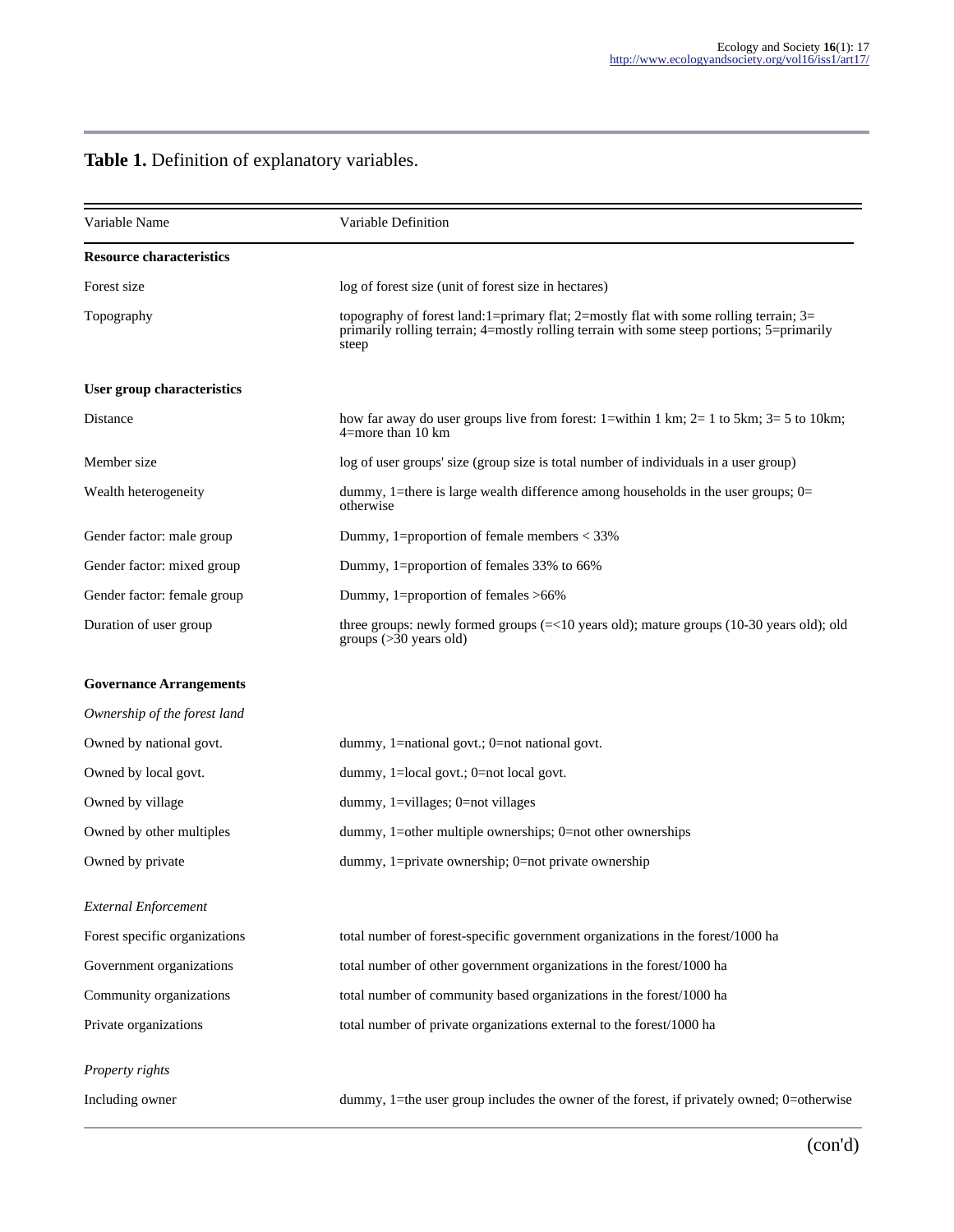| Owner right                     | dummy, 1=legal owner of the forest has the right harvest forest product; 0=otherwise   |
|---------------------------------|----------------------------------------------------------------------------------------|
| User rights                     | dummy, 1=the user group has the right to harvest trees from the forest; $0$ =otherwise |
| Use rights of other user groups | dummy, 1=other groups harvesting this forest; 0=otherwise                              |
| Regional effect—Latin America   | dummy, 1=Latin America, 0=otherwise                                                    |
| Regional effect—Africa          | dummy, $1 =$ Africa, $0 =$ otherwise                                                   |
|                                 |                                                                                        |

External enforcement includes four categories of external organizations that may be involved in enforcing forest rules: government forestry related organizations, other government organizations, community-based, and private organizations. We standardized external enforcements into total number of organizations per 1000 hectares of the forest land, and the average value is about five organizations of each type per 1000 hectare of the forest land.

Property rights of the owner are designated by a dummy variable with a value of 1 if the owner has the right to harvest product. Two-thirds of the forest owners had the rights to harvest all of the forest products. Finally, dummy variables were included to control for region (Africa vs. Latin America).

Descriptive analyses of each of these variables were conducted and are presented in Mwangi et al. 2009. They suggest that even though user groups with higher proportions of women may tend to have less conflict, they are less likely to engage in regular monitoring of the forest resource and also unlikely to engage in various activities and technologies that enhance the forest's overall productivity or condition. These results are further explored in a regression analysis that includes other relevant factors that the literature identified as important in affecting resource sustainability.

## **RESULTS AND DISCUSSION**

As indicated in Table 3, female dominated user groups are less likely to adopt forest improving technologies relative to the male dominated ones. The probability of investing in new technology is reduced by 25% for female dominated user groups compared with male dominated ones, while keeping all other variables constant at the sample mean. $\left[1\right]$ In forests characterized by steeper topography,

more government organizations, and fewer community and private forest organizations, user groups tend to adopt technologies that improve forest productivity. User groups in Kenya and Uganda that used forests owned by national government, as opposed to local governments in Bolivia and Mexico, tend to adopt such technologies. User groups in Latin America are more likely to invest in new technology than user groups in Africa.

Gender does not seem to affect the regularity with which user groups undertook regeneration activities in the forest, even though mixed and male dominated groups had higher reporting of regular regeneration activities. However, user groups in Latin America, where about 85% of forests are mostly owned by local governments and communities, are significantly more likely to undertake regeneration activities in their forests than their counterparts in East Africa where about 96% of all forests sampled in the study are stateowned.

Mixed groups tend to do more monitoring than male-dominated ones, and female-dominated ones are unlikely to conduct any monitoring at all. Where forest topographies are steeper, user groups are more likely to monitor forest resources, just as when there are more government organizations concerned with forestry. Private organizations, however, tend to diminish user group monitoring. Newly formed groups have more regular monitoring than the mature groups, while the further away user groups are from the forest, the less likely they are to undertake forest monitoring. In addition, user groups that have the right to harvest trees are less likely to monitor their forests. Property rights also influence the likelihood of monitoring: user groups in forests owned by local government are less likely to monitor than those in national government forests, while private ownership increases the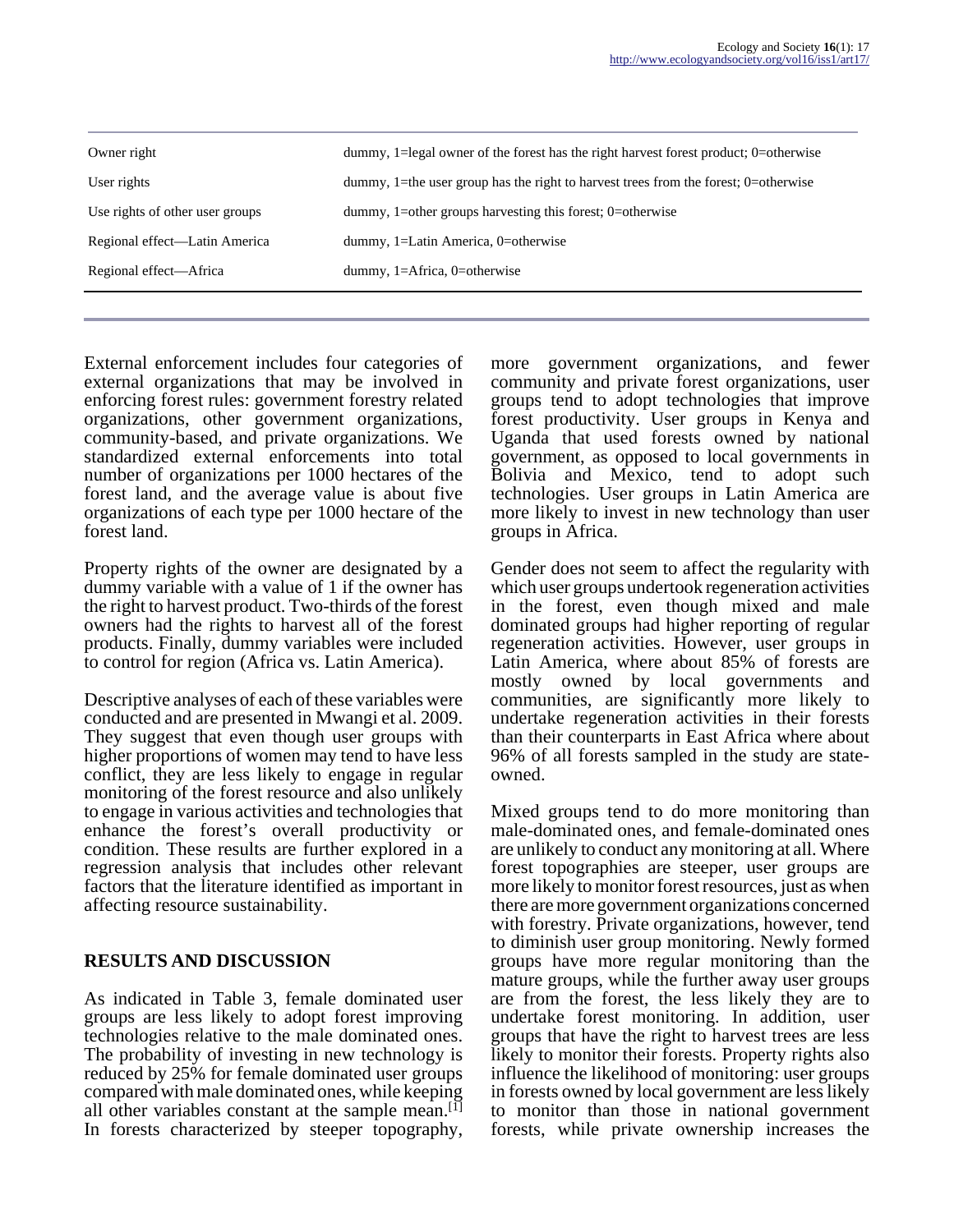| Variable Name                  | Definition                                                | Observation | Mean | Minimum          | Maximum      |  |  |  |
|--------------------------------|-----------------------------------------------------------|-------------|------|------------------|--------------|--|--|--|
| Resource characteristics       |                                                           |             |      |                  |              |  |  |  |
| Size                           | forest size (unit is hectares)                            | 155         | 3848 | 20.8             | 44,900       |  |  |  |
| Topography                     | forest topography                                         | 156         | 3.32 | 1                | 5            |  |  |  |
| User group characteristics     |                                                           |             |      |                  |              |  |  |  |
| Distance                       | distance of user groups from forest                       | 156         | 1.82 | $\mathbf{1}$     | 4            |  |  |  |
| Member size                    | user group size                                           | 164         | 766  | 6                | 27,000       |  |  |  |
| Wealth heterogeneity           | wealth difference                                         | 160         | 0.41 | $\boldsymbol{0}$ | $\mathbf{1}$ |  |  |  |
| Female prop.                   | proportion of female members                              | 162         | 0.37 | $\boldsymbol{0}$ | $\mathbf{1}$ |  |  |  |
| Duration                       | years since group formation                               | 135         | 75   | $\boldsymbol{0}$ | 599          |  |  |  |
| Including owner                | user groups including forest owner                        | 161         | 0.14 | $\mathbf{0}$     | 1            |  |  |  |
| User right                     | user group's right to harvest                             | 142         | 0.58 | $\boldsymbol{0}$ | $\mathbf{1}$ |  |  |  |
|                                | User right of other groups other group's right to harvest | 156         | 0.9  | $\boldsymbol{0}$ | $\mathbf{1}$ |  |  |  |
| <b>Governance Arrangements</b> |                                                           |             |      |                  |              |  |  |  |
| Owned by nat                   | land owner is national govt.                              | 164         | 0.68 | $\mathbf{0}$     | $\mathbf{1}$ |  |  |  |
| Owned by loc                   | land owner is local govt.                                 | 164         | 0.08 | $\boldsymbol{0}$ | 1            |  |  |  |
| Owned by vil                   | land owner is villages                                    | 164         | 0.08 | $\boldsymbol{0}$ | $\mathbf{1}$ |  |  |  |
| Owned by other mul.            | land owner is other multiple owners                       | 164         | 0.1  | $\mathbf{0}$     | 1            |  |  |  |
| Owned Pri.                     | land owner is private                                     | 164         | 0.05 | $\boldsymbol{0}$ | 1            |  |  |  |
| Forest Org.                    | forest-specific govt. organizations                       | 126         | 6.62 | $\boldsymbol{0}$ | 73           |  |  |  |
| Gov. Org.                      | other govt. organizations                                 | 137         | 4.71 | $\boldsymbol{0}$ | 87           |  |  |  |
| Com. Org.                      | community-based organizations                             | 126         | 5.72 | $\boldsymbol{0}$ | 100          |  |  |  |
| Pri. Org.                      | private organizations                                     | 126         | 4.71 | $\boldsymbol{0}$ | 87           |  |  |  |
| Owner right                    | Forest owner's right to harvest                           | 166         | 0.67 | $\boldsymbol{0}$ | $\mathbf{1}$ |  |  |  |

# **Table 2.** Descriptive statistics of explanatory variables.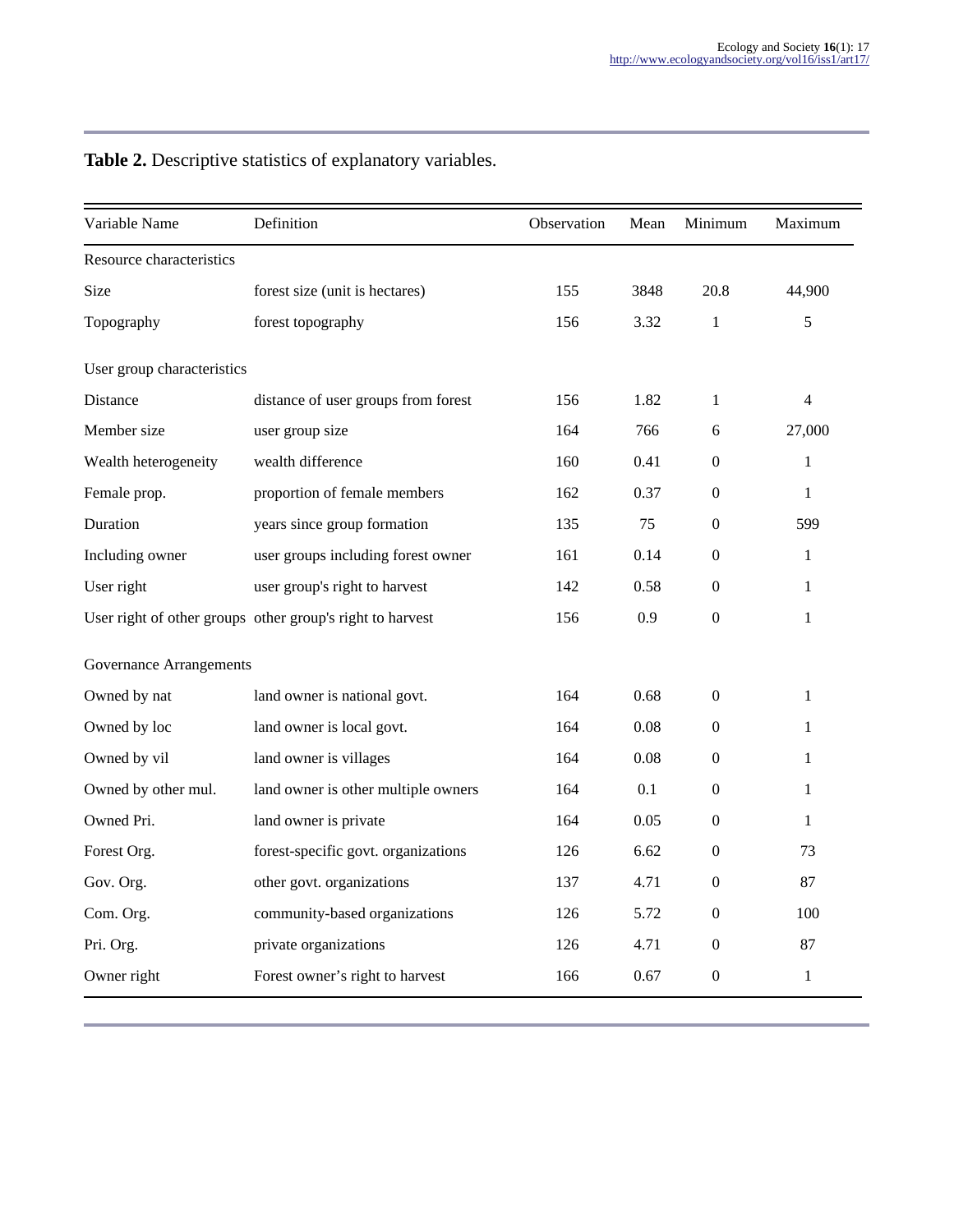| <b>Independent Variables</b>                                 | New Technology |              | Regeneration |            | Monitoring |               | Conflicts |               |
|--------------------------------------------------------------|----------------|--------------|--------------|------------|------------|---------------|-----------|---------------|
|                                                              | Coef.          | Z Stat.      | Coef.        | Z Stat.    | Coef.      | Z Stat.       | Coef.     | Z Stat.       |
| <b>Resource Characteristics</b>                              |                |              |              |            |            |               |           |               |
| Topography dummies $(1=$<br>flat, , $5 = \text{steep}$       | 0.4007         | $2.03**$     | 0.0151       | 0.07       | 1.4818     | $2.17**$      | 0.8365    | $2.59***$     |
| Log of forest size (hectare)                                 | 0.0172         | 0.09         | 0.1743       | 1.01       | $-0.2591$  | $-0.61$       | 0.5548    | $2.05**$      |
| <b>External Enforcement</b>                                  |                |              |              |            |            |               |           |               |
| Government organizations<br>$(\frac{\#}{1,000})$ hectares)   | 0.2453         | $1.97**$     | 0.0875       | 1.11       | 0.6722     | $2.69***$     | 0.7933    | 3.29***       |
| Community-based<br>organizations (#/hectares)                | $-0.1507$      | $(-1.78)$ *  | $-0.0839$    | $-1.54$    | 0.0554     | 0.29          | $-0.6093$ | $(-3.98)$ *** |
| Forest specific organizations<br>(#/hectares)                | 0.0941         | 1.34         | 0.0342       | 1.22       | $-0.5809$  | $(-2.45)$ **  | 0.0939    | 2.82***       |
| Private organizations (#/<br>hectares)                       | $-0.2342$      | $(-1.78)$ *  | $-0.0212$    | $-0.43$    | $-0.5974$  | $(-3.35)$ *** | 0.0733    | 1.22          |
| <b>Internal Enforcement</b>                                  |                |              |              |            |            |               |           |               |
| dummy, local gov owned forest -3.1992<br>land (ref=nat. gov) |                | $(-2.34)$ ** | $-1.0713$    | $-1.10$    | $-5.8743$  | $-1.61$       |           |               |
| dummy, village owned forest<br>land (ref=nat. gov)           | $-1.9432$      | $-0.86$      |              |            | 2.6551     | 1.28          |           |               |
| dummy, privately owned forest<br>land $(ref.=gov)$           |                |              |              |            | 14.2013    | 3.34***       |           |               |
| Forest level governance                                      |                |              |              |            |            |               |           |               |
| Forest owner have right to<br>harvest product (1=yes)        | 0.2058         | 0.34         | 0.9738       | $-1.11$    | $-0.0372$  | $-0.04$       | $-1.0486$ | $(-1.72)$ *   |
| Other group harvest from this<br>forest $(1 = yes)$          | $-0.1484$      | $-0.16$      | 5.2794       | $(1.95)^*$ |            |               |           |               |
| User groups' characteristics                                 |                |              |              |            |            |               |           |               |
| Distance to forest (1=within<br>$1km, , 4 = >10km$           | 0.6002         | 1.23         | $-0.1872$    | $-0.62$    | $-2.9045$  | $(-3.35)$ *** | $-0.3997$ | $-0.65$       |
| Log of group size (num. of<br>ind.)                          | 0.0525         | 0.48         | 0.1832       | 1.47       | $-0.1204$  | $(-0.76)$     | 0.0321    | 0.27          |

# **Table 3.** Probit estimates of user groups' behavior.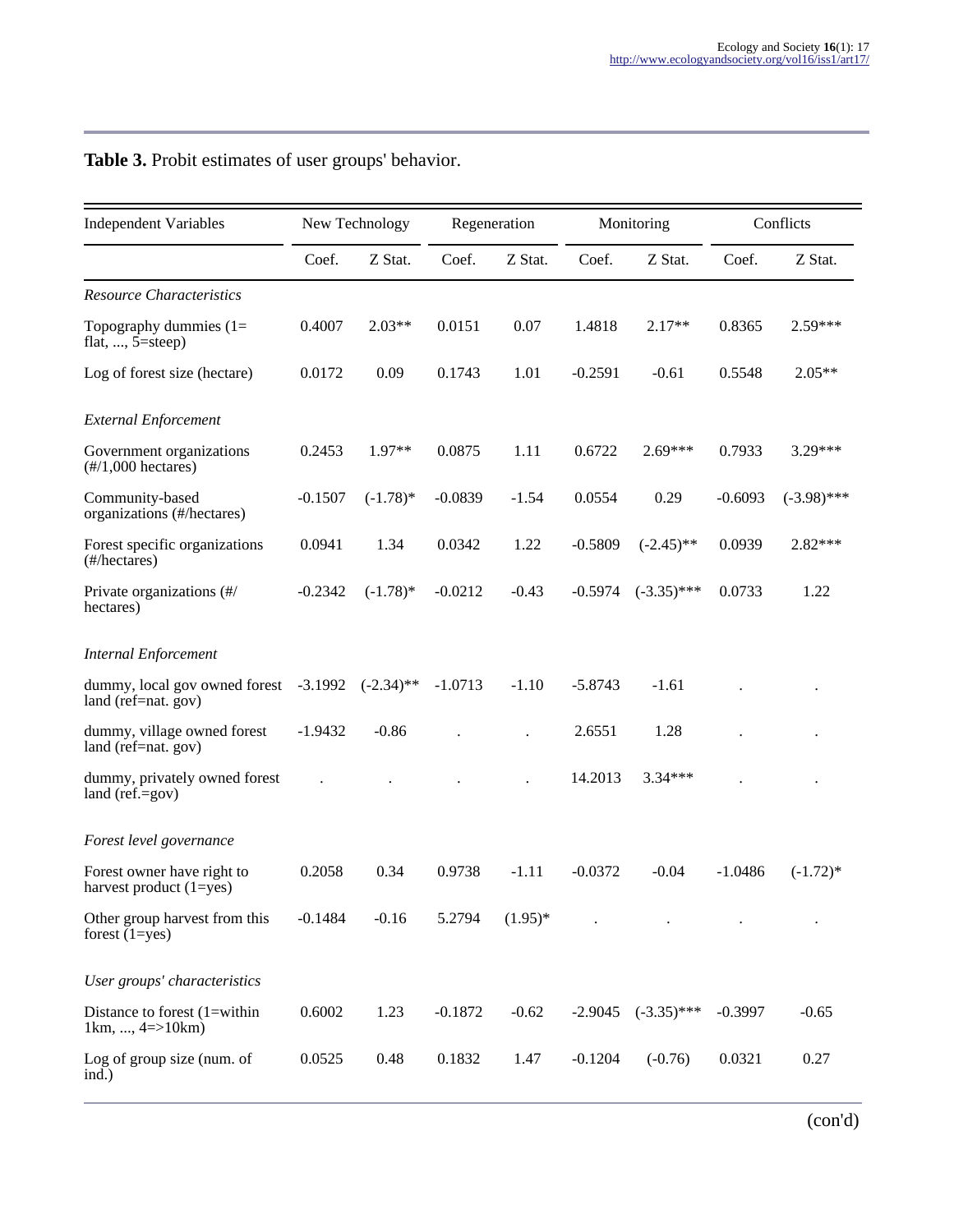| Age of the user group (bt. 10)<br>and 30 years) (ref $\leq$ =10 yr) | 0.5114    | 0.66         | $-0.2224$ | $-0.33$      | $-3.1949$ | $(-2.03)$ **  | $-1.5593$ | $(-1.92)$ *   |
|---------------------------------------------------------------------|-----------|--------------|-----------|--------------|-----------|---------------|-----------|---------------|
| Age of the user group (older<br>than 30 yrs) (reg. $\leq$ = 10yrs)  | 0.0045    | 0.01         | $-0.2179$ | $-0.46$      | 0.1181    | 0.13          | $-1.9181$ | $(-3.22)$ *** |
| dummy, user group includes<br>owner of forest $(1 = yes)$           | 1.6989    | 1.59         |           |              |           |               |           |               |
| User groups have right to<br>harvest trees $(1 = yes)$              | 0.7144    | 1.27         | $-0.0427$ | $-0.08$      | $-2.7306$ | $(-2.78)$ *** | 0.3372    | 0.44          |
| wealth heterogeneity in the user<br>$groups (1 = yes)$              | 0.1611    | 0.43         | $-0.0391$ | $-0.09$      | 6.0515    | 3.29***       | 2.3613    | $3.68***$     |
| Gender factor                                                       |           |              |           |              |           |               |           |               |
| Mixed group dummy (ref=male<br>dominated)                           | $-0.7153$ | $-1.29$      | $-0.3018$ | $-0.58$      | 3.0567    | $3.91***$     | 0.2498    | 0.47          |
| Female dominated group<br>dummy (ref=male dom.)                     | $-1.2942$ | $(-1.71)^*$  | $-0.7058$ | $-1.12$      |           |               | 1.7102    | 1.61          |
| Regional fixed effect                                               |           |              |           |              |           |               |           |               |
| Latin American region dummy<br>(ref=Africa)                         | 3.2633    | $2.93**$     | 3.2821    | $4.65***$    | 4.4039    | 1.45          | 0.0653    | 0.06          |
| Constant                                                            | $-3.9209$ | $(-2.01)$ ** | $-7.8812$ | $(-2.06)$ ** | $-2.9687$ | $-1.07$       |           |               |
| Number of observation                                               | 66        |              | 74        |              | 56        |               | 73        |               |
| Wald Chi2                                                           | 50.41     |              | 68.45     |              | 56.51     |               | 57.19     |               |
| Prob > chi2                                                         | 0.0001    |              | 0.0000    |              | 0.0000    |               | 0.0000    |               |
| Pseudo R <sub>2</sub>                                               | 0.3662    |              | 0.4815    |              | 0.6073    |               | 0.6296    |               |

Note:

(i) \*\*\*, \*\*, and \* respectively represent significance at  $1\%$ , 5%, and  $10\%$ .

(ii) Standard errors are robust to heteroskedasticity.

(iii) For the new technology regression, two kinds of internal enforcement (other types of forest land and privately ownership) are not included in the regression because of perfect prediction of explanatory variables.

(iv) For the regeneration regression, three kinds of internal enforcement and forest owner dummy are not included in the regression because of identification problem.

(v) For the monitoring regression, one internal enforcement (other types of ownership), forest owner dummy, dummy of other group's access, and female dominated group dummy are not included in the regression because of the identification problem.

(vi) For the conflict regression, all the internal enforcement dummies, forest owner dummy, and dummy of other group's access are not included in the regression because of identification problem.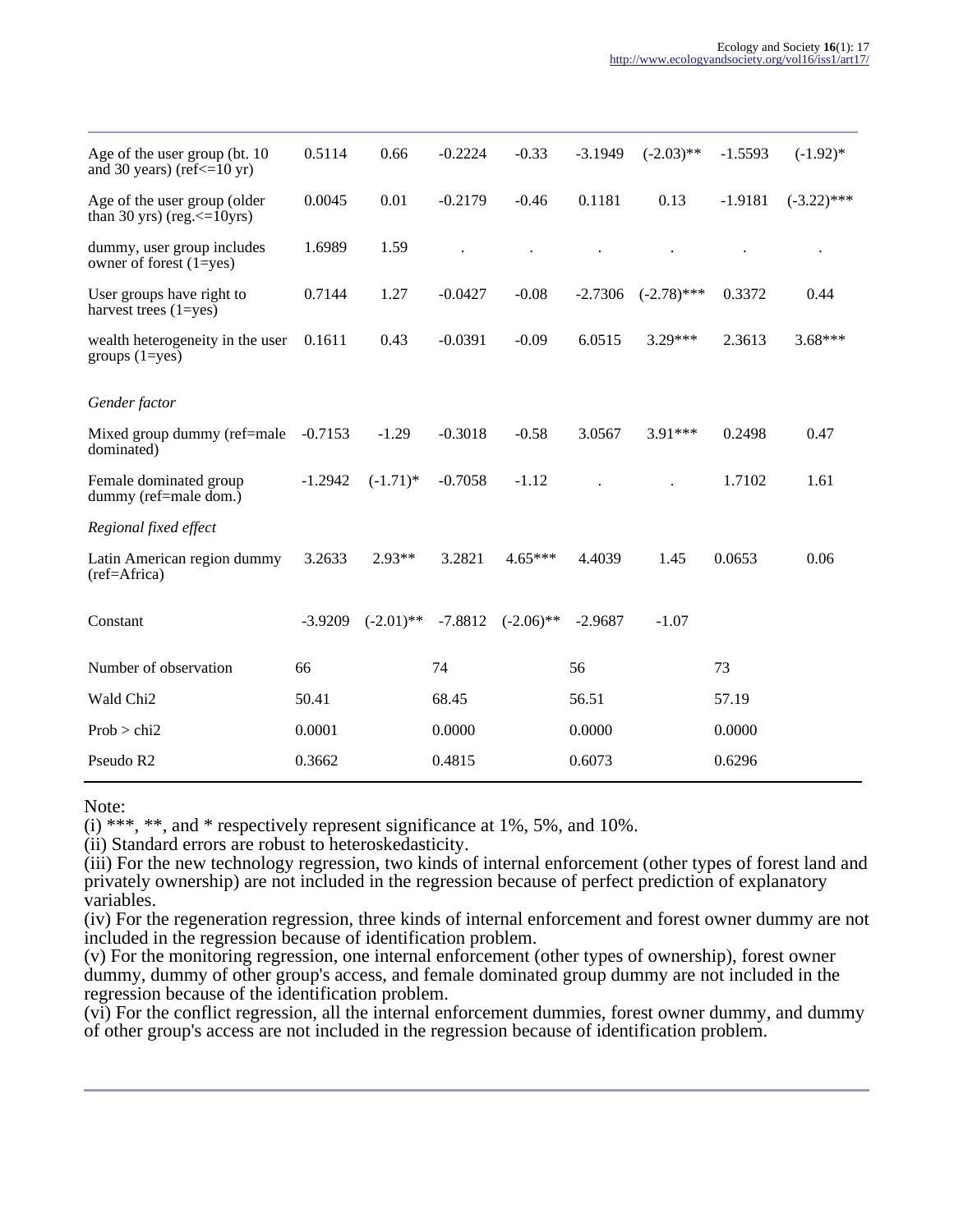likelihood of monitoring. Differences in wealth also tend to improve the likelihood of forest monitoring.

Gender does not significantly affect the incidence of conflicts in user groups. An increasing number of community organizations reduces the probability of conflicts among user groups, while the presence of forest based organizations and government organizations tends to increase it. Conflicts have a lower probability where forest owners have the right to harvest forest products. Wealth heterogeneity, forest size, and steep topography tend to increase the likelihood of conflicts among user groups. Mature groups report less conflict than newly formed groups, and old groups report even less conflict than mature groups. However, there is no regional difference in the incidence of conflict among user groups.

The gender dimensions of the above results depart from our theoretical expectations. We had anticipated that higher proportions of women in user groups would increase the likelihood of such user groups adopting governance arrangements and technologies that are in turn expected to improve resource sustainability. How might we account for these findings?

A broad literature on natural resources management in developing countries suggests that extension work, the main means through which new technologies are disseminated to rural populations, is gender biased (Doss 2001). In recent work in Ethiopia for example, German et al. (2008) found that female-headed households had never been visited by agricultural extension officers, unlike male farmers who got regular visitations. Extension agencies are mostly staffed by males, not dissimilar from findings in other settings (Odebode 2005). Traditionally forest management has been associated with timber, a product of commercial value that is often traded in markets largely by males. It would thus not be surprising if forest extension officials were biased toward males. In addition, many technologies that remove pressure from forests such as bee keeping and seedling planting require the purchasing of equipment or seedlings, and women often have less control over cash. Without additional support, women are disadvantaged in the uptake of such technologies. It is thus unsurprising that predominantly women's user groups are less likely to adopt such technologies.

Even though statistically insignificant, predominantly women's groups reported less incidences of undertaking regeneration activities such as tree planting or clearing undergrowth than predominantly male and mixed groups. These activities are labor and time intensive and may require specialized knowledge depending on the tree species. Increasing the survival rates of seedlings requires regular monitoring, including frequent watering, the application of manure, and protection from birds and other animals. It is unlikely that women, who are already engaged in productive and reproductive activities, will have the necessary time and labor to spare for this additional activity (Cleaver and Schreiber 1997, Ahmed and Laarman 2000, Ejembi et al. 2006). Moreover, some forestry activities such as tree planting, weeding, and protection often require physical exertion and men have been noted to differentially participate in them (Oloruntoba and Adetokunbo 2006).

The same labor constraint hypothesis may apply in any account that seeks to explain why predominantly female user groups perform poorly in monitoring and sanctioning than do mixed and predominantly male groups, especially because of distances to be covered and the perceived dangers of patrolling the forest or fears of women's harassment by local forestry officials (Watkins 2009). Alternatively, it may reflect a gendered disparity on whose authority counts in sanctioning infractions possibly because women prefer not to jeopardize their social networks through sanctioning because they may be more dependent on these networks than men (L. Pandolfelli, *personal communication*).

Although conflict appears insignificant across our three categories of user groups, the descriptive analysis suggests that a higher proportion of women in user groups decreases the incidence of conflict in user groups. This result is consistent with Westermann et al. (2005) who demonstrate that women are more likely to have stronger norms of solidarity given their tendency to cooperate in other spheres of their lives.

It is unclear why there exists a differential in women's participation between the two Latin American countries and the East African ones. Bolivia and Mexico had no women's only groups, whereas East Africa had a few. In both regions, however, the older forest user groups had a higher proportion of females than the newer ones, which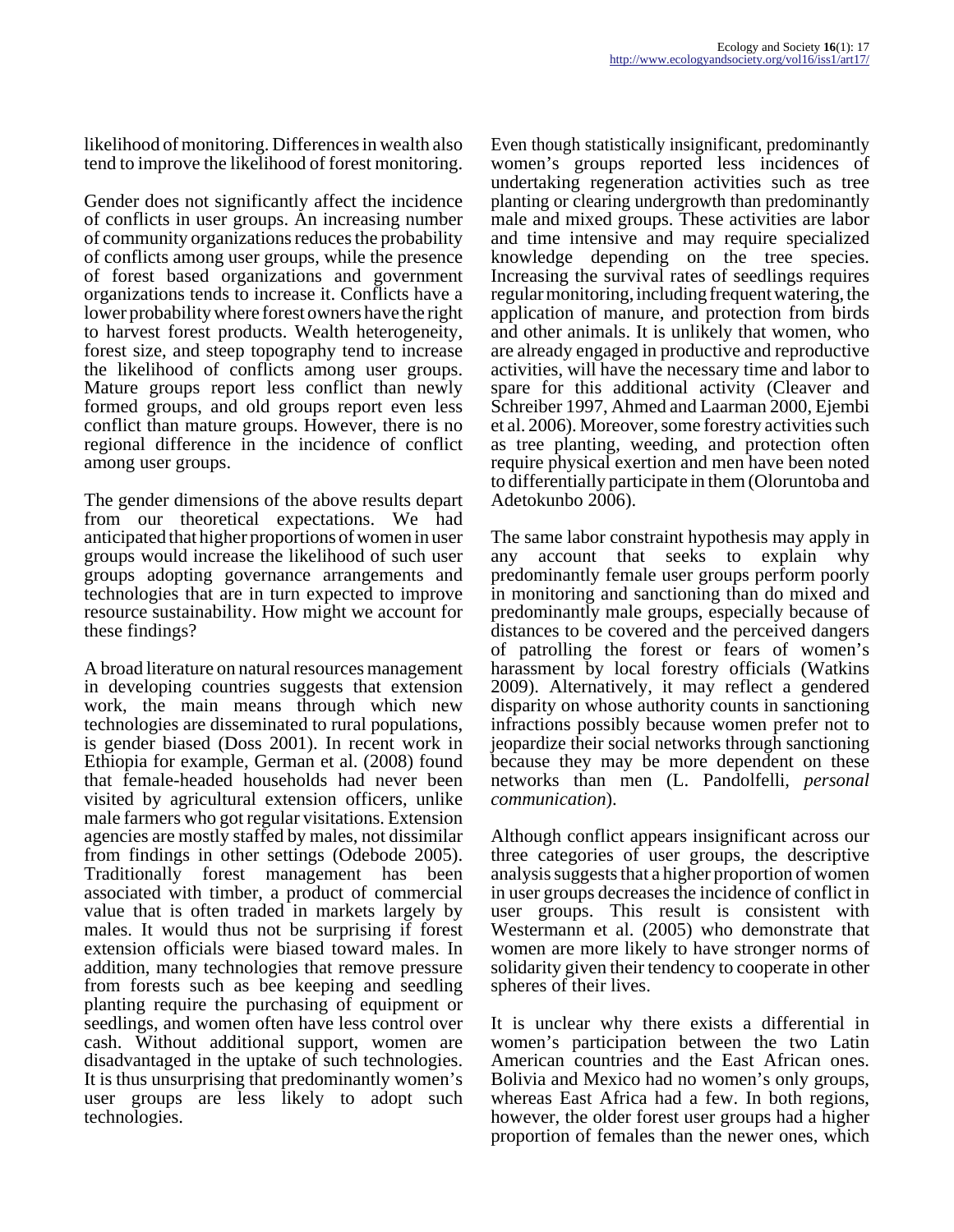may suggest some as yet unknown barriers to entry that may relax as the user group matures.

## **CONCLUSION**

We began this exploration by asking whether varying proportions of women (low, mixed, high) in forest user groups influence their likelihood of adopting forest resource enhancing behavior across four countries in Africa and Latin America. A review of the literature suggests that because women are more dependent on forest resources, spend more time in the forest, and have built strong norms of cooperation, they are more likely to display behaviors, e.g., governance arrangements and technology adoption, that have a positive effect on forest sustainability. The literature also suggests other critical factors that may influence resource sustainability and decision making such as resource characteristics, human capital, external organizations, and property rights. We accounted for these factors in our analysis to establish the magnitude and direction of our gender variable. We found that higher proportions of females in user groups, and especially user groups dominated by females, perform less well than mixed groups or male dominated ones. We have suggested that these differences relate to gender biases in technology access and dissemination, with a labor constraint faced by women who are at once a source of labor in family farms, caregivers in families, and who face a possible limit in their sanctioning authority.

What do we learn from this initial exploration? This study strengthens the plea against essentializing women as 'natural conservators.' It suggests that mixed groups appear to offer an avenue for exploiting the strengths of women and men, while tempering their individual shortcomings. Mixed groups, which already exist, can for example, take advantage of men's capacity to adopt new technologies and resource management and monitoring practices, while benefiting from women's capacities to manage conflict and enhance cooperation. Sultana and Thompson (2006) found that mixed-sex groups were more effective at monitoring than women's groups because men were able to patrol fishponds at night when it was physically less safe for women to do so. However, this does not detract from the obvious need to ensure that men and women in mixed groups engage in functional and effective partnerships that do not undermine the authority of either. Our results also

suggest that technologies that reduce pressures on forests be targeted at women in ways that will facilitate their adoption, for example by ensuring that extension visits to user groups be undertaken by both mixed groups of agents or by raising awareness of, and providing requisite skills, among male agents of the sustainability benefits of proactively engaging women resource users. Moreover, such technologies should be designed to take into account women's time constraints. Finally, extension should be accompanied by training in the skills necessary for ensuring and sustaining technology adoption (see Agbogidi and Ofuoku 2009, for an account of how women's training influences their participation in forestry activities).

Further research is required to establish the exact division of labor, the nature and extent of cooperation, the flows of information, knowledge, and benefits, and leadership between male and female participants of mixed forest user groups prior to the deployment of interventions that encourage them. Importantly, a systematic exploration of why women tend to populate older user groups more than younger ones is necessary.

*Responses to this article can be read online at: [http://www](http://www.ecologyandsociety.org/vol16/iss1/art17/responses/).ecologyandsociety.org/vol16/iss1/art17/ responses/*

## **Acknowledgments:**

*Helpful comments were received from Pauline Peters, Lorenzo Casaburi, participants of the Sustainability Science Fellows seminar, Harvard University, and panelists and participants at the IFRI panels in the Forest Governance session of the 12th Biennial Conference of the International Association for the Study of the Commons, 2009, Cheltenham, England. The authors also acknowledge the support of the United States Agency for International Development's Sustainable Agriculture and Natural Resources Management Collaborative Research Support Program under terms of Cooperative Agreement Award No. EPP-A-00-04-00013-00, as well as the support of Harvard University's Sustainability Science Program and the Center for the Environment. Guidance of two anonymous reviewers is greatly appreciated.*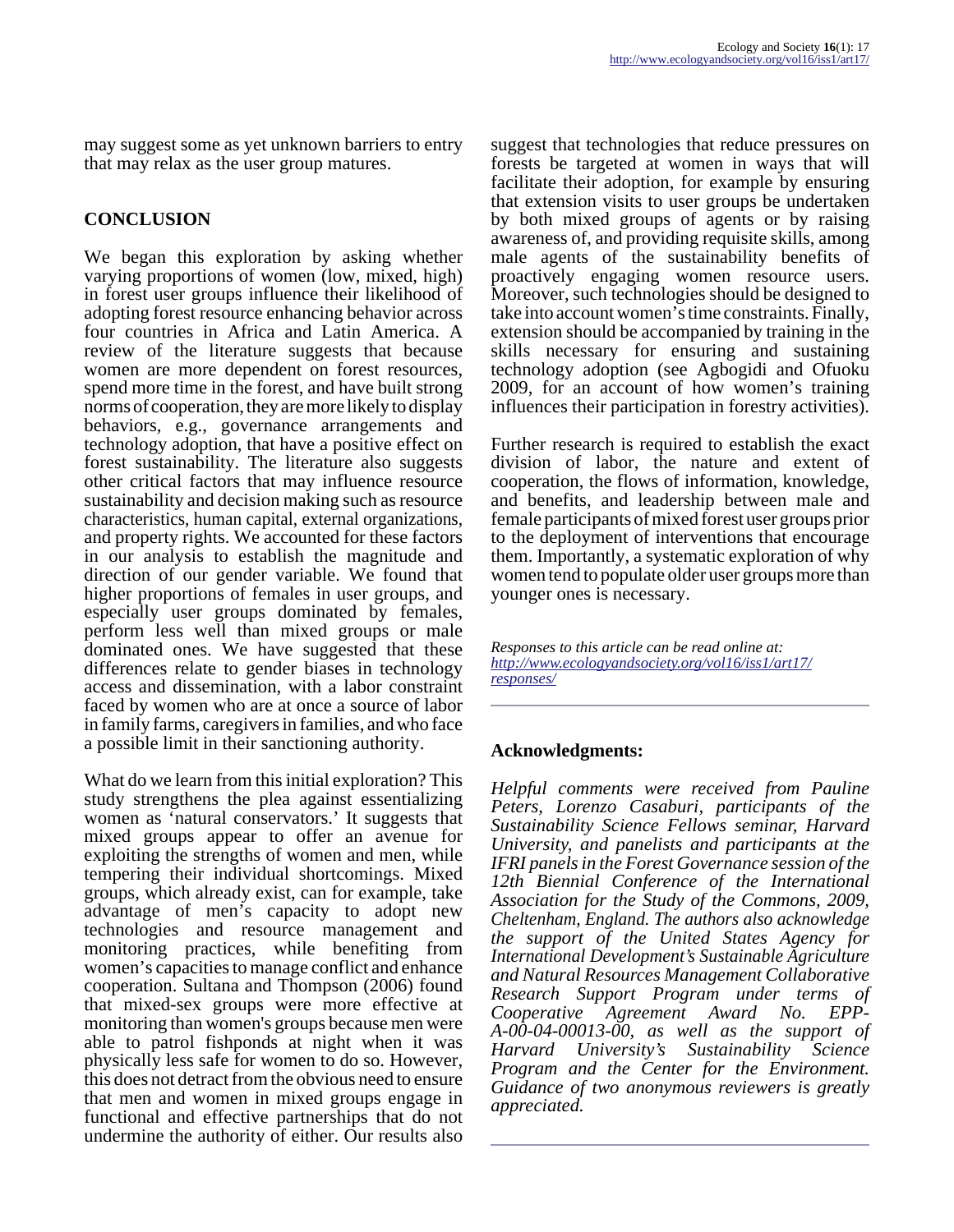## **LITERATURE CITED**

Acharya, K. P., and P. Gentle. 2006. *Improving the effectiveness of collective action: sharing experiences from community forestry in Nepal.* Collective Action and Property Rights (CAPRi) Working Paper No. 54. International Food Policy Research Institute, Washington, D.C., USA.

Agarwal, B. 1997. Environmental action, gender equity and women's participation. *Development and Change* 28(1):1-44.

Agarwal, B. 2001. Participatory exclusions, community forestry, and gender: an analysis for south Asia and conceptual framework. *World Development* 29(10):1623-1648.

Agarwal, B. 2007. Gender inequality, cooperation, and environmental sustainability. Pages 274-313 *in* J. M. Baland, P. K. Bardhan, and S. Bowles, editors. *Inequality, cooperation, and environmental sustainability.* Russell Sage Foundation and Princeton University Press, New York, New York, and Princeton, New Jersey, USA.

Agarwal, B. 2009. Gender and forest conservation: the impact of women's participation in community forest governance. *Ecological Economics* 68 (11):2785-2799.

Agarwal, B. 2010. Does women's proportional strength affect their participation? Governing local forests in South Asia. *World Development* 38(1):98– 112.

Agrawal, A. 2001. Common property institutions and sustainable governance of resources. *World Development* 29(10):1649-1672.

Agrawal, A., and A. Chhatre. 2006. Explaining success on the commons: community forest governance in the Indian Himalaya. *World Development* 34(1):149-166.

Agrawal, A., G. Yadama, R. Andrade, and A. Bhattacharya. 2004. *Decentralization, community, and environmental conservation: joint forest management and effects of gender equity in participation.* Collective Action and Property Rights (CAPRi) Working Paper No. 63. International Food Policy Research Institute, Washington, D.C., USA.

Agbogidi, O. M., and A. U. Ofuoku. 2009. Extension and forestry development training for rural women on forest exploitation. *ARPN Journal of Agricultural and Biological Science* 4(5):14-18.

Ahmed, M. R., and J. G. Laarman. 2000. Gender equity in social forestry programs in Bangladesh. *Human Ecology* 28(3):433-450.

Banana, A. Y., and W. Gombya-Ssembajjwe. 2000. Successful forest management: the importance of security of tenure and rule enforcement in Ugandan forests. Pages 87-98 *in* C. Gibson, M. McKean, and E. Ostrom, editors. *People and forests: communities, institutions, and governance.* MIT Press, Cambridge, Massachusetts, USA.

Blessings, C., L. Jumbe, and A. Angelsen. 2006. Do the poor benefit from devolution policies? Evidence from Malawi's forest co-management program. *Land Economics* 82(4):562-581.

Center for International Forestry Research (CIFOR). 2008. CIFOR's strategy, 2008–2018: making a difference for forests and people. Center for International Forestry Research, Bogor, Indonesia. [online] URL: [http://www.cifor.cgiar.org/](http://www.cifor.cgiar.org/publications/pdf_files/Books/CIFORStrategy0801.pdf) publications/pdf\_files/Books/CIFORStrategy0801. [pdf.](http://www.cifor.cgiar.org/publications/pdf_files/Books/CIFORStrategy0801.pdf)

Chhatre, A., and A. Agrawal. 2009. Synergies and trade-offs between carbon storage and livelihood benefits from forest commons. *Proceedings of the National Academy of Sciences* 106:17667-17670.

Cleaver, K., and G. Schreiber. 1997. Population, agriculture and the environment in Africa. *Finance and Development* 29(2):34-35

Colfer, C., editor. 2005. *The equitable forests: diversity, community and resource management.*. Resources for the Future and CIFOR, Washington, D.C., USA.

Cornwall, A. 2001. Making a difference? Gender and participatory development. IDS Discussion Paper No. 378. Institute of Development Studies, Brighton, UK.

Crewe, E., and E. Harrison. 1998. *Whose development? An ethnography of aid.* Zed Books, London, UK.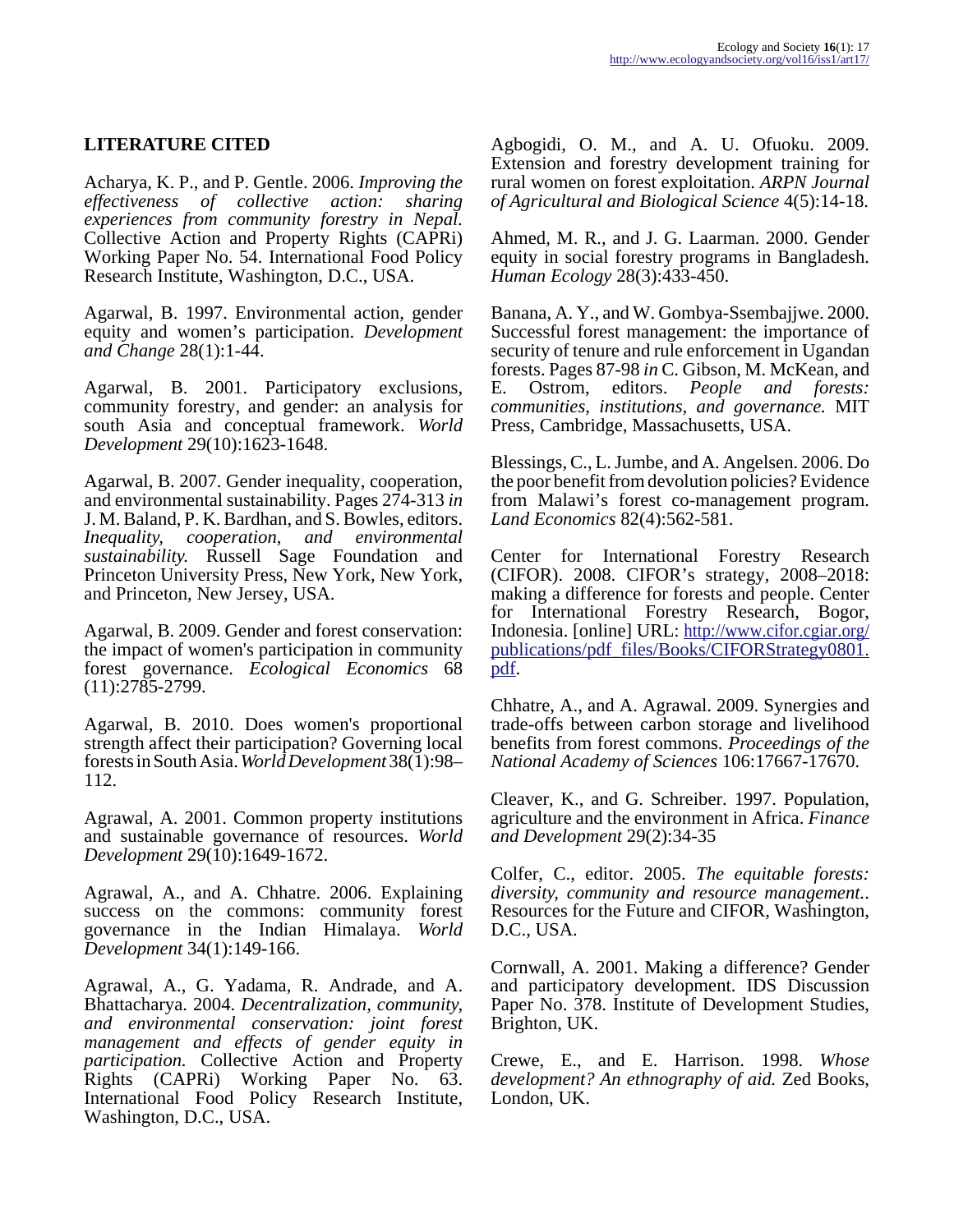Davidson-Hunt, K. 1996. Gender and forest commons of the western Indian Himalayas: a case study of differences. Presented at *Voices from the Commons, the Sixth Biennial Conference of the International Association for the Study of Common Property.* June 5-8, Berkeley, California, USA.

Doss, C. R. 2001. Designing agricultural technology for African women farmers: lessons from 25 years of experience. *World Development* 29:2075-2092.

Ejembi, E. P., S. A. Ejembi, and O. N. Abgulu. 2006. Food chain activities of women in an agrarian community in Central Nigeria: implications for rural development. *Journal of Human Ecology* 19  $(1):63-67.$ 

Gbadegesin, A. 1996. Management of forest resources by women: a case study from the Olokemeji Forest Reserve area, southwestern Nigeria. *Environmental Conservation* 23(2):115-119.

German, L., W. Mazengia, S. Ayele, W. Tirwomwe, J. Tanui, H. Taye, L. Begashaw, S. Nyangas, A. Chemangeni, W. Cheptegei, M. Tsegaye, Z. Admassu, F. Alinyo, A. Mekonnen, K. Aberra, T. Tolera, Z. Jotte, and K. Bedane. 2008. *Enabling equitable collective action and policy change for poverty reduction and improved natural resource management in the eastern African highlands.* Collective Action and Property Rights (CAPRi) Working Paper 86. International Food Policy Research Institute, Washington, D.C. USA.

Gibson, C., J. T. Williams, and E. Ostrom. 2005. Local enforcement and better forests. *World Development* 33(2):273-284.

Howard, P. L., editor. 2003. *Women and plants: gender relations in biodiversity management and conservation.* Zed Books, London, UK.

Howard, P. L., and G. Nabanoga. 2007. Are there customary rights to plants? An inquiry among the Baganda (Uganda), with special attention to gender. *World Development* 35(9):1542-1563.

Jackson, C. 1993. Doing what comes naturally? Women and environment in development. *World Development* 21(12):1947-1963.

Jewitt, S. 2000. Unequal knowledges in Jharkhand, India: de-romanticizing women's agroecological expertise. *Development and Change* 31(5):961-985.

Johnson, C. O. 2003. Nigeria: illegal logging and forest women's resistance. *Review of African Political Economy* 30(95):156-162.

Jumbe, C. B. L., and A. Angelsen. 2007. Has forest co-management in Malawi benefited the poor? Pages 171-199 *in* N. Dinello and V. Popov, editors. *Political institutions and development: failed expectations and renewed hopes.* Edward Elgar, Cheltenham, UK.

Kaimowitz, D., and A. Angelsen. 1998. *Economic models of tropical deforestation: a review.* Center for International Forestry Research, Bogor, Indonesia.

Komarudin, H., J. Siagian, and C. Colfer. 2008. *Collective action to secure property rights for the poor: a case study in Jambi Province, Indonesia.* Collective Action and Property Rights (CAPRi) Working Paper No. 90. International Food Policy Research Institute, Washington, D.C. USA.

Locke, C. 1999. Constructing a gender policy for joint forest management in India. *Development and Change* 30(2):265-285.

Mackenzie, F. 1995. A farm is like a child who cannot be left unguarded: gender, land and labor in Central Province, Kenya. *IDS Bulletin-Institute of Development Studies* 26(1):17-23.

Marchetti, T. 1997. Sustainable forest management and gender equality: women and forests. *INSTRAW* 26:23-7.

Meinzen-Dick, R., L. Brown, H. Feldstein, and A. Quisumbing. 1997. Gender, property rights and natural resources. *World Development* 25 (8):1305-1315.

Mwangi, E., R. R. Meinzen-Dick, and Y. Sun. 2009. Does gender influence forestry management? Exploring cases from East Africa and Latin America. CID Graduate Student and Research Fellow Working Paper No. 40. Center for International Development, Harvard University, Cambridge, Massachusetts, USA. [online] URL: [http://www.hks.harvard.edu/var/ezp\\_site/storage/fckeditor/](http://www.hks.harvard.edu/var/ezp_site/storage/fckeditor/file/pdfs/centers-programs/centers/cid/publications/student-fellows/wp/040.pdf) [file/pdfs/centers-programs/centers/cid/publications/](http://www.hks.harvard.edu/var/ezp_site/storage/fckeditor/file/pdfs/centers-programs/centers/cid/publications/student-fellows/wp/040.pdf) [student-fellows/wp/040.pdf](http://www.hks.harvard.edu/var/ezp_site/storage/fckeditor/file/pdfs/centers-programs/centers/cid/publications/student-fellows/wp/040.pdf).